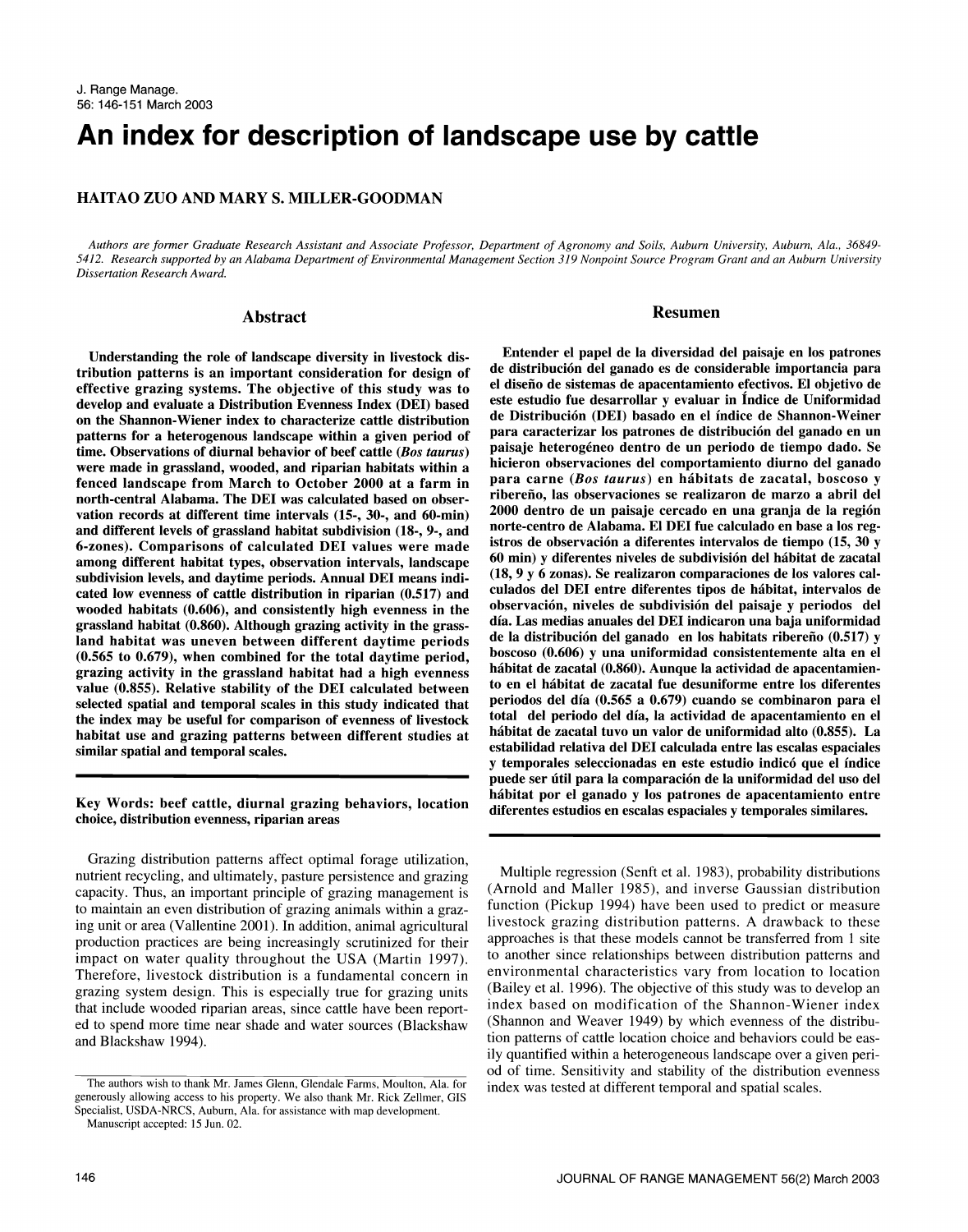## Materials and Methods

#### Description of study site

The study was conducted between season (May to September). March and October 2000 at Glendale Farms, close to the town of Moulton (196.6 m, 34°29'N, 87°18'W) in the Flint Creek Watershed of north-central Alabama, USA. The average annual temperature is 13 to 16°C. Average annual precipitation is 925 to 1,400 mm with maximum in midwinter and midsummer, and minimum in autumn. Stream discharge is generally greatest in late winter and riparian habitats using a point samand spring in response to precipitation. Precipitation is generally adequate for forage growth, however, dry periods early in summer and in autumn can reduce bio mass production. Rainfall during the study period ranged from a high of 220 mm in April to a low of 0 mm in October (Fig. 1). Total rainfall for the study period was 257.3 mm lower than the previous 30-year average.

The studied landscape was fenced to about 3.3 ha in rectangle and was part of a larger grazing system that used rotational stocking. A second-order stream (Sheats Branch) flowed through the studied landhead beef cow-calf (Bos taurus; Hereford) herd that was allowed yearlong access to the stream. During observation periods, stocking density of the studied landscape

averaged 5 AU ha<sup>-1</sup> (20 total head) during the cool season (October to April) and 4 AU ha<sup>-1</sup> (17 total head) during the warm

scape (Fig. 2). The producer had an 80-<br>averaged 48% in winter and 84% in sum-Three habitat types were defined within the studied landscape as riparian (stream, streambanks, and streamside woods), grassland (open pasture area), and wooded (wooded areas along fence line and drainage way). The area ratio of different habitat types was 1 (wooded) : 1.6 (riparian): 6 (grassland). Ground cover composition was quantified in both the grassland pling technique (Buckner 1985). Endophyte-infected tall fescue (Fescuta arundinacea L.) was the predominant vegetation cover (84%) in the grassland habitat of the studied landscape; common bermudagrass (Cynodon dactylon L.) con tributed up to  $11\%$  of the grassland vegetation cover. Measurements indicated uniform fescue production and utilization throughout the grassland habitat (Zuo 2001). Sycamore (Platanus occidentalis L., 54.3%) and oak (Quercus sp., 19.8%) were the dominant overstory species in the 5- to 10-m wide wooded portions of the riparian habitat; riparian overstory cover mer. Ground cover of the riparian habitat understory was dominated by the combination of litter (41%) and bare ground (28%). The total vegetative portion of the



Fig. 1. Monthly rainfall during 2000 compared to the previous 30-year average, north-central Ala.



Fig. 2. Map of the studied landscape (3.3 ha), Glendale Farms, north-central Ala.

understory ground cover averaged 21% during the study period; tall fescue com prised approximately 40% of the total understory vegetation cover.

#### Observation of cattle behavior

Two-day diurnal observations of cattle behavior were made in March 2000; 1-day diurnal observations were made in May, July, August, and October 2000. From daybreak to dark, observations of weather conditions and cattle behavior were con- ducted at 15-min intervals with the assistance of binoculars from a convenient point that avoided disturbance of cattle. Data recorded during observations included: temperature, wind direction (Table 1), total number of head at each location, and activities of individual animals, such as grazing, lying, and loafing. Grazing activity represented times when cattle were harvesting and masticating forages; lying activity represented times when cattle were lying down at a given location; loafing activity represented activities other than grazing and lying, such as moving, standing, itching, and playing. The location, numbers, and behavior categories of cattle were recorded on a landscape map for each time interval during the observa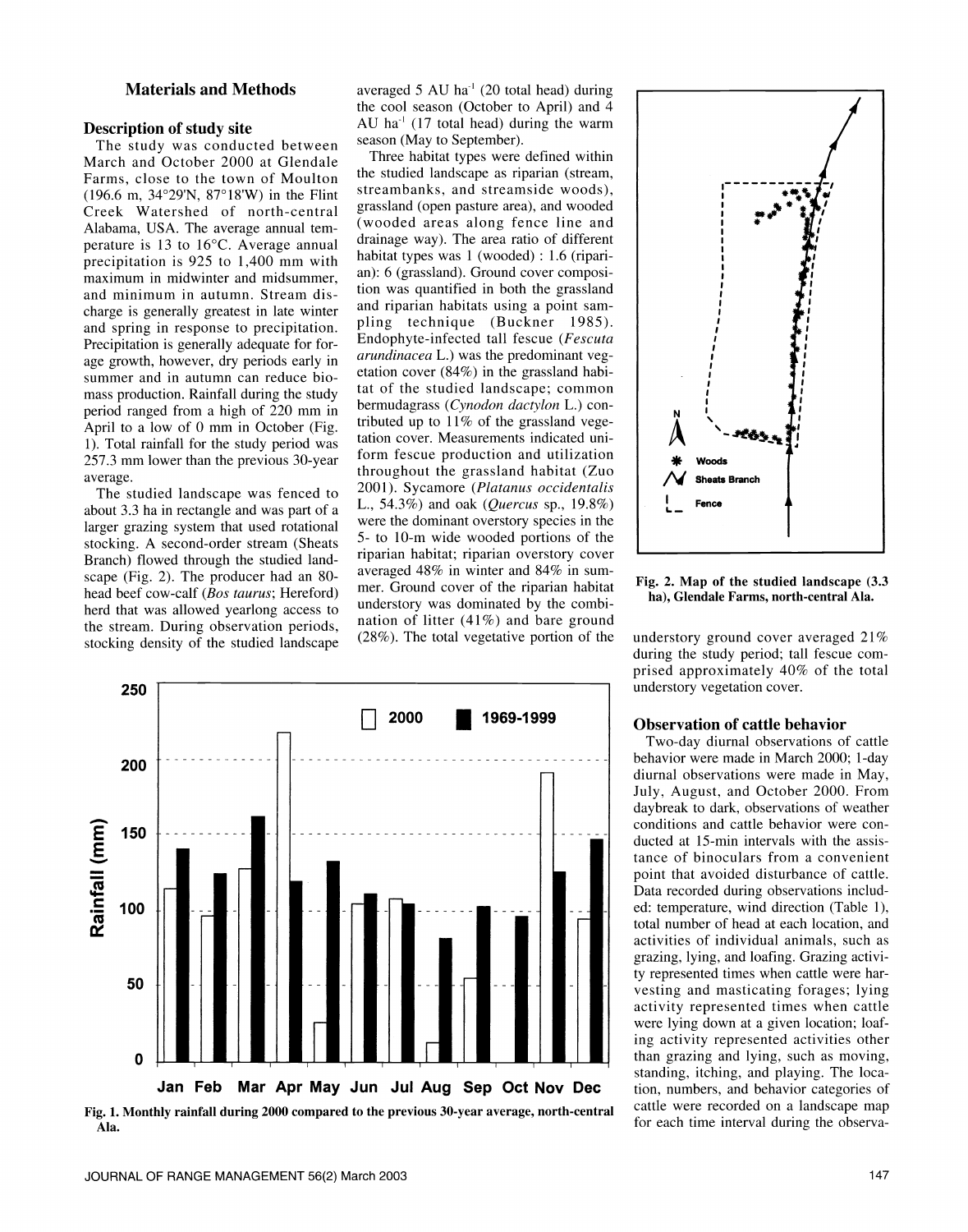tion periods; those maps were referred to as distribution plots. Total time was calculated as the sum of time cattle spent in the riparian habitat (including the stream), the Where  $p_i$  = the proportion of total number grassland habitat, and the 2 areas of wooded habitat. Grazing time, lying time, and loafing time combined represented the total time period of the observation. The percentage of cattle participation in each activity within each habitat type was calculated. Based on the record of 15-min interval observations, 30- and 60-mininterval records were generated by deletion of 1 or 3, 15-min intervals in the calculation.

# Calculation of the Distribution Evenness Index

For each distribution plot recorded at a given time interval, the total landscape area was subdivided into zones by over laying a transparent zone-subdivision of the landscape on each distribution plot. been widely applied in ecology as a mea-<br>The transparent overlay had 5 zones even-<br>sure of species diversity. Two assumptions Iy delineated in the riparian habitat, 18 zones in the grassland habitat, and 3 zones in the 2 wooded habitats within the studied viduals are randomly sampled from an landscape. For the grassland habitat only, transparent overlays with 9- and 6-zone subdivisions were also applied separately to each distribution plot. Based on the summary record of cattle numbers and behavior categories for each zone at a given period of time, an index of cattle distribution evenness was calculated by a modification of the Shannon-Wiener index  $(H')$ . The information parameter  $H'$  was defined as:

$$
H' = -\sum_{i=1}^{Z} p_i \ln p_i
$$
 the  
recc

or behavioral categories of beef cattle in the ith zone;

#### $Z =$  total number of zones studied.

For zones without a record of any category of behavioral activity, 0.001 was assigned to make the calculation mathematically feasible. The statistic  $H'$  was then standardized for the number of zones involved (Z) to achieve the Distribution Evenness Index (DEI):

$$
DEI = H'/\ln Z = \left(-\sum_{i=1}^{Z} p_i \ln p_i\right)/\ln Z \quad (2)
$$

The Shannon-Wiener index was initially **and spatial levels**<br>eveloped for human communication the-<br>The Distribution Evenness Index (DEI) developed for human communication theory (Shannon and Weaver 1949) and has sure of species diversity. Two assumptions must be satisfied to use the index for species diversity measurement: (1) indi-'infinitely large' population and (2) all species from a community are included in the sample (Kent and Coker 1992). Although the original purpose of the Shannon-Wiener index was to describe many types of human behavior, the DEI modification should be suitable to describe the distribution of cattle location choice since cattle behavior is a continuous process and the number of subdivision zones is fixed for a given area studied.

To simplify the mathematical explanation of the DEI, suppose there are only 2 zones within a grazed landscape. When

the 2 probabilities of cattle choice of each zone are equal, the DEI is largest and reduces to  $\overline{0}$  when 1 zone's freedom of choice is gone. If there are many, rather than 2 zones, then the DEI is largest when the probabilities of the choices of each zone are as near to equal as possible during a given period of time, namely, cattle spend nearly identical time in each zone. On the other hand, if the choice of 1 zone has a probability near 1 so that all the other choices have probability near 0, the indication is that the cattle's choices are heavily influenced toward one particular zone or cattle have little freedom of choice. In that case, the DEI does calculate to have a very small value, i.e., the distribution evenness is low.

# Comparisons at different temporal and spatial levels

was calculated at different time intervals (15-, 30-, and 60-min) and different subdivision levels (18-, 9-, and 6-zone) in the grassland habitat for both total activities and categorized activities. When total activities were taken into account, the DEI represented the evenness patterns of location choice or distribution within the grassland habitat. The DEI was also calculated based on the 15-min interval data for cattle location choice in different habitat types. To describe the distribution pattern of grazing behavior in the grassland habitat during daylight, the DEI was also calculated based on the 15-min interval data for morning (before 1100 hours), midday (1100 to 1300 hours), afternoon (1300 to 1700 hours), and evening (after 1700 hour) periods.

Table 1. Predominant weather conditions for behavior observation periods, north-central Ala, March to October 2000.

| Date       | Sunrise     | Sunset      | High temp.            | Low temp.            | Weather conditions                                                                                                                                         |
|------------|-------------|-------------|-----------------------|----------------------|------------------------------------------------------------------------------------------------------------------------------------------------------------|
| 9 March    | (h)<br>0606 | (h)<br>1749 | $(^{\circ}C)$<br>13.3 | $(^{\circ}C)$<br>3.3 | Cloudy skies, strong wind from 0600 to 1400 hours with one and one-half<br>hour rain beginning at 0830 hour; remaining periods were sunny                  |
| 10 March   | 0604        | 1750        | 12.7                  | 3.3                  | Sunny before 0800 hour, cloudy and windy from 0800 to 1300 hours, then<br>light rain occurred until a thunderstorm at 1700 hours that lasted until<br>dark |
| 11 March   | 0603        | 1751        | 11.1                  | $-1.7$               | Light rain occurred before 1100 hours, then cloudy skies until dark                                                                                        |
| 12 March   | 0602        | 1751        | 11.7                  | $-1.7$               | Sunny and calm                                                                                                                                             |
| 22 May     | 0542        | 1950        | 29.5                  | 17.2                 | A 2-hour rain began at 1230 hours, remaining periods were sunny                                                                                            |
| 23 May     | 0541        | 1951        | 30.1                  | 17.2                 | Sunny                                                                                                                                                      |
| 18 July    | 0546        | 1958        | 36.1                  | 22.2                 | Hazy                                                                                                                                                       |
| 19 July    | 0547        | 1958        | 36.1                  | 22.2                 | Sunny and clear                                                                                                                                            |
| 15 August  | 0602        | 1933        | 36.7                  | 20.0                 | Sunny                                                                                                                                                      |
| 16 August  | 0603        | 1932        | 36.7                  | 20.6                 | Sunny with occasional partly-cloudy conditions                                                                                                             |
| 17 October | 0653        | 1810        | 23.9                  | 12.2                 | Cloudy during morning periods; remaining periods were sunny                                                                                                |
| 18 October | 0654        | 1809        | 23.9                  | 9.4                  | Cloudy during morning periods; remaining periods were sunny                                                                                                |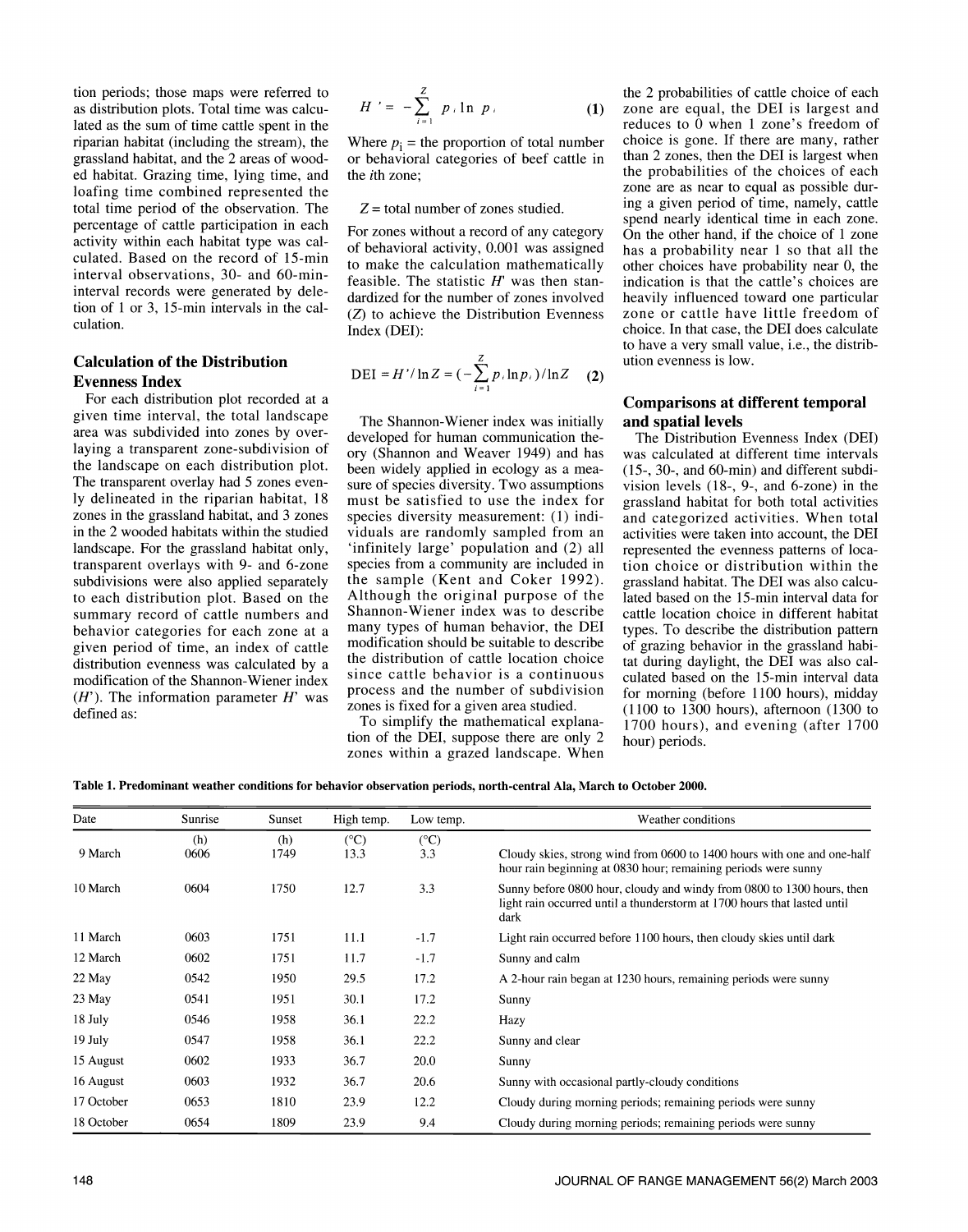

Fig. 3. Monthly and annual comparison of cattle distribution eveness indicated by the DEI ed riparian habitats. The similar evenness (Distribution Evenness Index) for different habitat types in the studied landscape, Glendale Farms, north-central Ala. Annual means with the same letter indicate no significant difference  $(P < 0.05)$ .

Because the indices themselves will be normally distributed if the Shannon-Wiener index is calculated for a number of samples (Taylor 1978), it is possible to use parametric statistics to compare sets of DEI values (Magurran 1988). To test the sensitivity of the DEI to specific cattle behaviors, the paired t-test ( $\bar{P}$  < 0.05) was performed (PROC MEANS, SAS® version 6.12) to test differences between the DEl values for total activities and grazing activities at different time intervals in the grassland habitat and grazing activities in the grassland habitat at different zone-subdivision levels. Analysis of variance (PROC ANOVA,  $SAS^{\circ}$  version 6.12) and the least significant difference ( $P < 0.05$ ) were used to detect overall differences for total activities in different landscape habitat types, and for grazing activities in the grassland habitat at different daytime periods.

# Results and Discussion

#### Location choice distribution

Consistently high cattle distribution evenness was indicated for the grassland habitat throughout this study. Higher distribution evenness was detected in the  $_{*}$ Indicates significant difference at P < 0.05.

riparian habitat during March compared to May, July, and October (Fig. 3). However, extremely uneven use of the riparian habitat by cattle was noted in August since evenness equaled 0 at that time. The wooded habitats had very high DEI values 30-min interval records and those based in May, July, and October, and very low Distribution Evenness Index (DEI) values in March and August. Annual means of diurnal observations indicated that even-

ness of cattle distribution was low in riparian and wooded habitats, and high in the grassland habitat. About 90% of total activities that occurred in the grassland habitat were grazing and about 75% of the total activities that occurred in wooded or riparian habitats were lying and loafing (Zuo 2001). Thus grazing activities caused consistently higher distribution evenness in<br>the grassland habitat while unstable evenness patterns in riparian or wooded habitats were most closely related to seasonal effects on loafing and lying activities.

#### Effects of temporal and spatial levels

Higher evenness of cattle distribution in the grassland habitat was indicated by the DEI calculated using 15-min interval observation records for both location choice and grazing activities during the cool-season versus the warm-season (Table 2). The most uneven distribution occurred in August, the warmest period during this study, when cattle spent the majority of diurnal time lying or loafing in wooded habitats and their foraging activities occurred mainly in shaded areas of the grassland habitat close to wooded or shadpattern of total activities and grazing activities demonstrated the major influence of grazing activities on cattle location choice in the grassland habitat (Table 2). On the other hand, this similarity further indicated that cattle spent the majority of time in the grassland habitat for grazing activities.

No significant difference was detected between the DEI values calculated using on 15-min interval observation records (Table 2). However, the DEI values calculated using 60-min interval records were

| Table 2. Comparison of DEI (Distribution Evenness Index) values for cattle location choice for all   |  |
|------------------------------------------------------------------------------------------------------|--|
| activities and grazing activity in the grassland habitat at different time-interval levels, Glendale |  |
| Farms, north-central Alabama 2000.                                                                   |  |

|                   | All activities |              |               | Grazing activity |             |              |  |
|-------------------|----------------|--------------|---------------|------------------|-------------|--------------|--|
|                   | $15 - min$     | $30$ -min    | $60$ -min     | $15 - min$       | $30$ -min   | $60$ -min    |  |
| $March^{\dagger}$ | 0.883          | 0.890        | 0.865         | 0.868            | 0.873       | 0.846        |  |
| May               | 0.896          | 0.820        | 0.730         | 0.903            | 0.840       | 0.720        |  |
| July              | 0.822          | 0.820        | 0.750         | 0.823            | 0.830       | 0.730        |  |
| August            | 0.756          | 0.780        | 0.680         | 0.749            | 0.780       | 0.690        |  |
| October           | 0.944          | 0.930        | 0.840         | 0.934            | 0.930       | 0.840        |  |
|                   |                |              | Paired t-test |                  |             |              |  |
|                   | $15$ -min      | $15$ -min    | $30 - min$    | $15 - min$       | $15 - min$  | $30$ -min    |  |
|                   | VS.            | <b>VS</b>    | VS.           | VS.              | VS.         | VS.          |  |
|                   | $30$ -min      | $60$ -min    | $60$ -min     | $30$ -min        | $60$ -min   | $60$ -min    |  |
| Difference        | 0.012          | 0.087        | 0.075         | 0.005            | 0.090       | 0.085        |  |
| (probability)     | (0.5153)       | $(0.0225)^*$ | $(0.0050)*$   | (0.7745)         | $(0.0278)*$ | $(0.0054)$ * |  |

 $\overline{O}$ Ctober through April = cool season; May through September = warm season.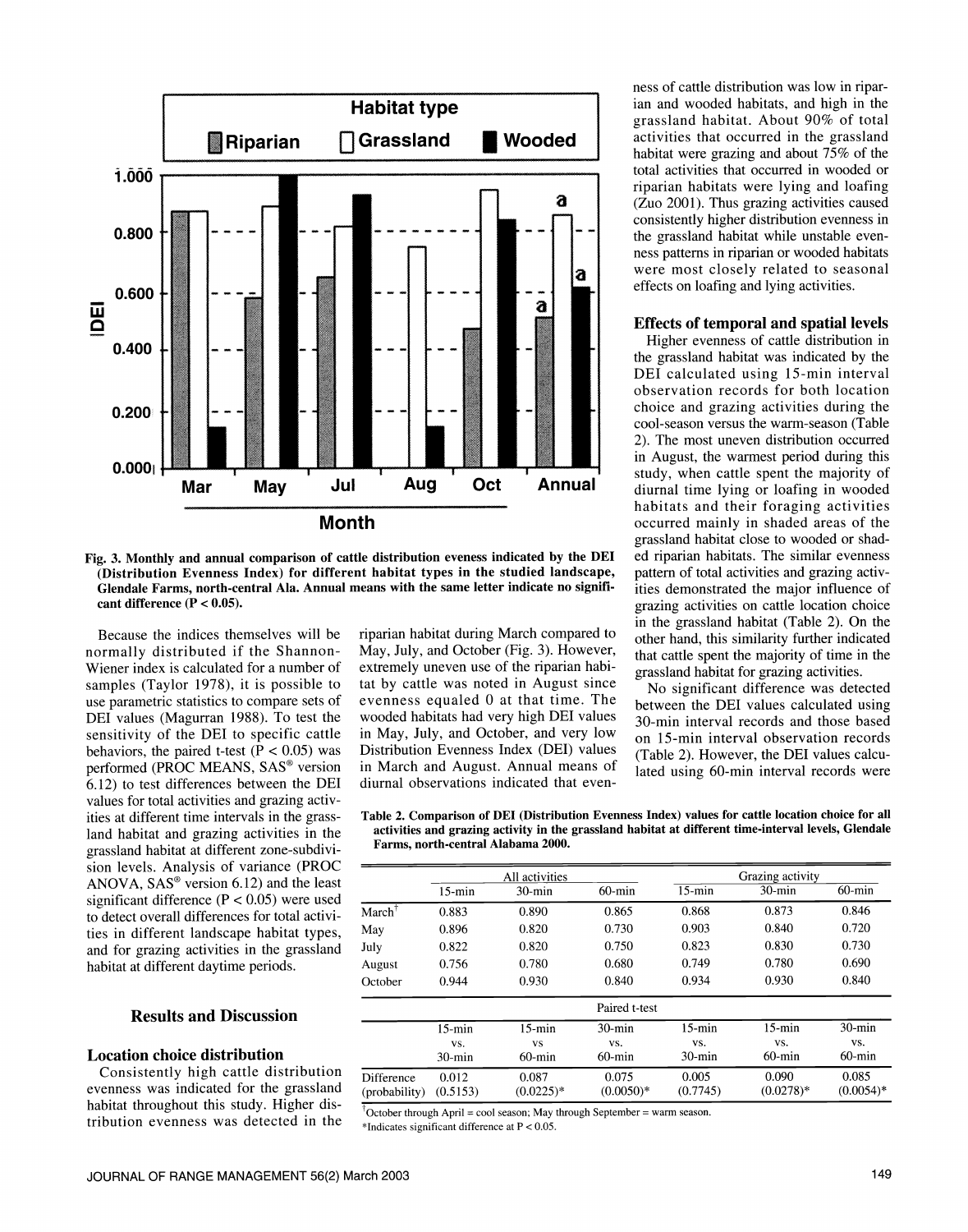

Fig. 4. Grazing distribution evenness in the grassland habitat indicated by the mean DEI (Distribution Evenness Index) for different diurnal periods, March to October 2000, Glendale Farms, north-central Ala. Means with different letters indicate a significant difference  $(P < 0.05)$ .

consistently and significantly lower than the DEI values based on 15-min or 30-min interval records. This decrease indicated that information about actual cattle distribution patterns in this study could have been lost if the observation interval had aggregation behavior, namely, each zone been greater than 30 min.

Relative stability of the DEI was detected at various levels of grassland habitat subdivision for both 15- and 30-min inter-<br>val records, especially during the cool-season (Table 3). Higher DEI values were obtained during the warm season when the 6- or 9-zone subdivision was used for the grassland habitat; an exception was the 6 zone subdivision in August. It appeared that subdivision with a larger zone size

inflated the unevenness of cattle distribution when the true value of DEI was actually relatively low. On the other hand, the subdivision of a given habitat area itself<br>(Bailey et al. 1996), thus making comparishould not be so small as to impact animal should be able to hold all animals together with enough inter-animal distance, about 78.5  $m^2$  head<sup>-1</sup> (Phillips 1993). For example, the 18-zone grassland habitat subdivision in this study allowed approximately  $80 \text{ m}^2$  head<sup>-1</sup> when all cattle were in 1 zone, even during the cool-season when a higher stocking density was employed.

Table 3. Comparison of DEI (Distribution Evenness Index) values for 15- and 30-min interval records at different levels of grassland habitat subdivision, Glendale Farms, north-central Ala., 2000.

|                    |            | 15-min interval records |               |             | 30-min interval records |           |
|--------------------|------------|-------------------------|---------------|-------------|-------------------------|-----------|
|                    | $18$ -zone | $9$ -zone               | 6-zone        | 18-zone     | 9-zone                  | 6-zone    |
| March <sup>+</sup> | 0.868      | 0.865                   | 0.881         | 0.875       | 0.886                   | 0.900     |
| May                | 0.903      | 0.968                   | 0.991         | 0.843       | 0.899                   | 0.949     |
| July               | 0.823      | 0.880                   | 0.892         | 0.839       | 0.899                   | 0.878     |
| August             | 0.749      | 0.769                   | 0.644         | 0.788       | 0.818                   | 0.719     |
| October            | 0.934      | 0.965                   | 0.985         | 0.930       | 0.961                   | 0.987     |
|                    |            |                         | Paired t-test |             |                         |           |
|                    | 18-zone    | 18-zone                 | $9$ -zone     | 18-zone     | $18$ -zone              | $9$ -zone |
|                    | VS.        | <b>VS</b>               | VS.           | VS.         | VS.                     | VS.       |
|                    | $9$ -zone  | 6-zone                  | 6-zone        | 9-zone      | 6-zone                  | 6-zone    |
| Difference         | $-0.034$   | $-0.023$                | $-0.011$      | $-0.038$    | $-0.032$                | 0.006     |
| (probability)      | (0.0515)   | (0.5365)                | (0.7250)      | $(0.0144)*$ | (0.3317)                | (0.8283)  |

October through April = cool season; May through September = warm season.

Consistently high evenness of diurnal grazing patterns in the grassland habitat was indicated by the DEI based on total daytime observations, although uneven grazing patterns were detected for different daytime periods from March to October (Fig. 4). This result suggested that cattle could choose different zones at different times with small overlap between them, or their patch preference at different periods of daytime was complementary across the total daytime period. This temporal distribution pattern of cattle grazing activities supports the suggestion made by Senft et al. (1987) that observed distribution patterns are the cumulative effects of diet selection and feeding station behaviors. It also supports the conclusion made by Bailey (1995) that no patch preferences will be measured in a homogeneous area if data are pooled within a day, and time spent in patches is not consistent throughout the day.

# Advantages and drawbacks

An important criticism of grazing behavior studies has been that there is no standardized technique of observation son of animal behavioral patterns difficult between different studies. The use of the DEI in this study demonstrated that the index has relative stability for observation intervals less than 30-min and different grassland habitat subdivision levels. We hypothesize that the relevant sensitivity or stability range of DEI could be acquired for larger landscape areas based on livestock activities pooled across several weeks. This information could then be used to describe overall grazing patterns in the landscape as well as evenness of forage utilization. In these circumstances, Global Positioning System (GPS) technology could be used to obtain animal landscape positions at 5-min intervals (Turner et al. 2000). Thus, additional information about livestock distribution could be obtained for larger landscapes through combination of the DEI with GPS technology.

The DEI appears to be a relatively simple and direct method of obtaining information about uniformity of cattle distribution in heterogeneous landscapes. The advantages of temporal and spatial stability should facilitate use of the DEI for rapid evaluation of the effects of certain management practices on cattle distribution patterns for the same pasture, or com parison between different studies with similar spatial and temporal scales.